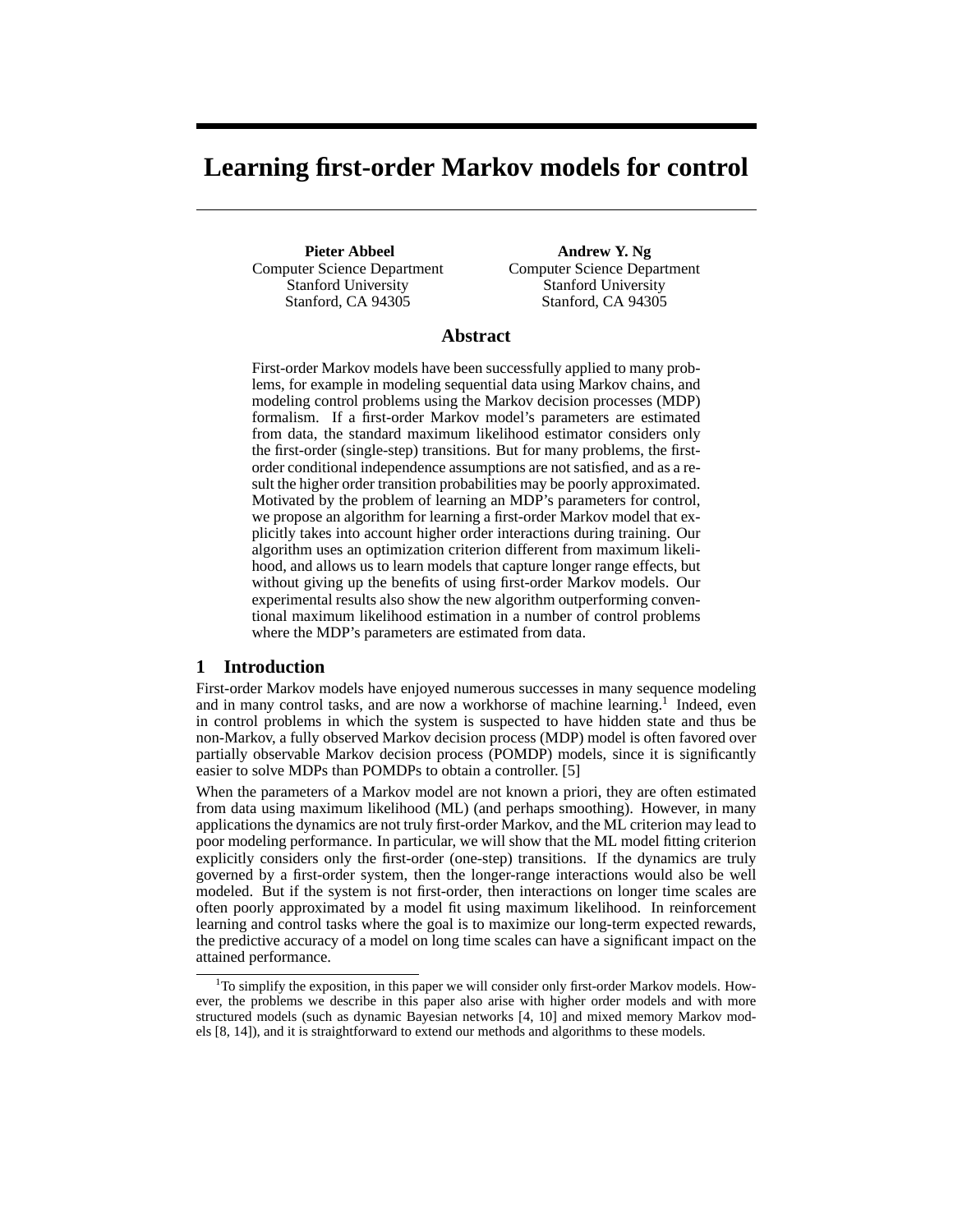As a specific motivating example, consider a system whose dynamics are governed by a random walk on the integers. Letting  $S_t$  denote the state at time t, we initialize the system to  $S_0 = 0$ , and let  $S_t = S_{t-1} + \varepsilon_t$ , where the increments  $\varepsilon_t \in \{-1, +1\}$  are equally likely to be −1 or +1. Writing  $S_t$  in terms of only the  $\varepsilon_t$ 's, we have  $S_t = \varepsilon_1 +$  $\cdots + \varepsilon_t$ . Thus, if the increments are independent, we have  $\text{Var}(S_T) = T$ . However if the increments are perfectly correlated (so  $\varepsilon_1 = \varepsilon_2 = \cdots$  with probability 1), then  $Var(S_T) = T^2$ . So, depending on the correlation between the increments, the expected value  $E[|S_T|]$  can be either  $O(\sqrt{T})$  or  $O(T)$ . Further, regardless of the true correlation in the data, using maximum likelihood (ML) to estimate the model parameters from training data would return the same model with  $E[|S_T|] = O(\sqrt{T}).$ 

To see how these effects can lead to poor performance on a control task, consider learning to control a vehicle (such as a car or a helicopter) under disturbances  $\varepsilon_t$  due to very strong winds. The influence of the disturbances on the vehicle's position over one time step may be small, but if the disturbances  $\varepsilon_t$  are highly correlated, their cumulative effect over time can be substantial. If our model completely ignores these correlations, we may overestimate our ability to control the vehicle (thinking our variance in position is  $O(T)$  rather than  $O(T^2)$ ), and try to follow overly narrow/dangerous paths.

Our motivation also has parallels in the debate on using discriminative vs. generative algorithms for supervised learning. There, the consensus (assuming there is ample training data) seems to be that it is usually better to directly minimize the loss with respect to the ultimate performance measure, rather than an intermediate loss function such as the likelihood of the training data. (See, e.g., [16, 9].) This is because the model (no matter how complicated) is almost always not completely "correct" for the problem data. By analogy, when modeling a dynamical system for a control task, we are interested in having a model that accurately predicts the performance of different control policies—so that it can be used to select a good policy—and not in maximizing the likelihood of the observed sequence data.

In related work, robust control offers an alternative family of methods for accounting for model inaccuracies, specifically by finding controllers that work well for a large class of models. (E.g., [13, 17, 3].) Also, in applied control, some practitioners manually adjust their model's parameters (particularly the model's noise variance parameters) to obtain a model which captures the variability of the system's dynamics. Our work can be viewed as proposing an algorithm that gives a more structured approach to estimating the "right" variance parameters. The issue of time scales has also been addressed in hierarchical reinforcement learning (e.g., [2, 15, 11]), but most of this work has focused on speeding up exploration and planning rather than on accurately modeling non-Markovian dynamics.

The rest of this paper is organized as follows. We define our notation in Section 2, then formulate the model learning problem ignoring actions in Section 3, and propose a learning algorithm in Section 4. In Section 5, we extend our algorithm to incorporate actions. Section 6 presents experimental results, and Section 7 concludes.

# **2 Preliminaries**

If  $x \in \mathbb{R}^n$ , then  $x_i$  denotes the *i*-th element of x. Also, let  $j:k = [j \; j+1 \; j+2 \; \cdots k-1 \; k]^T$ . For any k-dimensional vector of indices  $I \in \mathbb{N}^k$ , we denote by  $x_I$  the k-dimensional vector with the subset of x's entries whose indices are in I. For example, if  $x =$  $[0.0\ 0.1\ 0.2\ 0.3\ 0.4\ 0.5]^T$ , then  $x_{0:2} = [0.0\ 0.1\ 0.2]^T$ .

A finite-state decision process (DP) is a tuple  $(S, A, T, \gamma, D, R)$ , where S is a finite set of states; A is a finite set of actions;  $T = \{P(S_{t+1} = s' | S_{0:t} = s_{0:t}, A_{0:t} = a_{0:t})\}$  is a set of state transition probabilities (here,  $P(S_{t+1} = s' | S_{0:t} = s_{0:t}, A_{0:t} = a_{0:t})$  is the probability of being in a state  $s' \in S$  at time  $t + 1$  after having taken actions  $a_{0:t} \in A^{t+1}$  in states  $s_{0:t} \in \overline{S}^{t+1}$  at times  $0:t$ ;  $\gamma \in [0,1)$  is a discount factor; D is the initial state distribution, from which the initial state  $s_0$  is drawn; and  $R : S \mapsto \mathbb{R}$  is the reward function. We assume all rewards are bounded in absolute value by  $R_{\text{max}}$ . A DP is not necessarily Markov.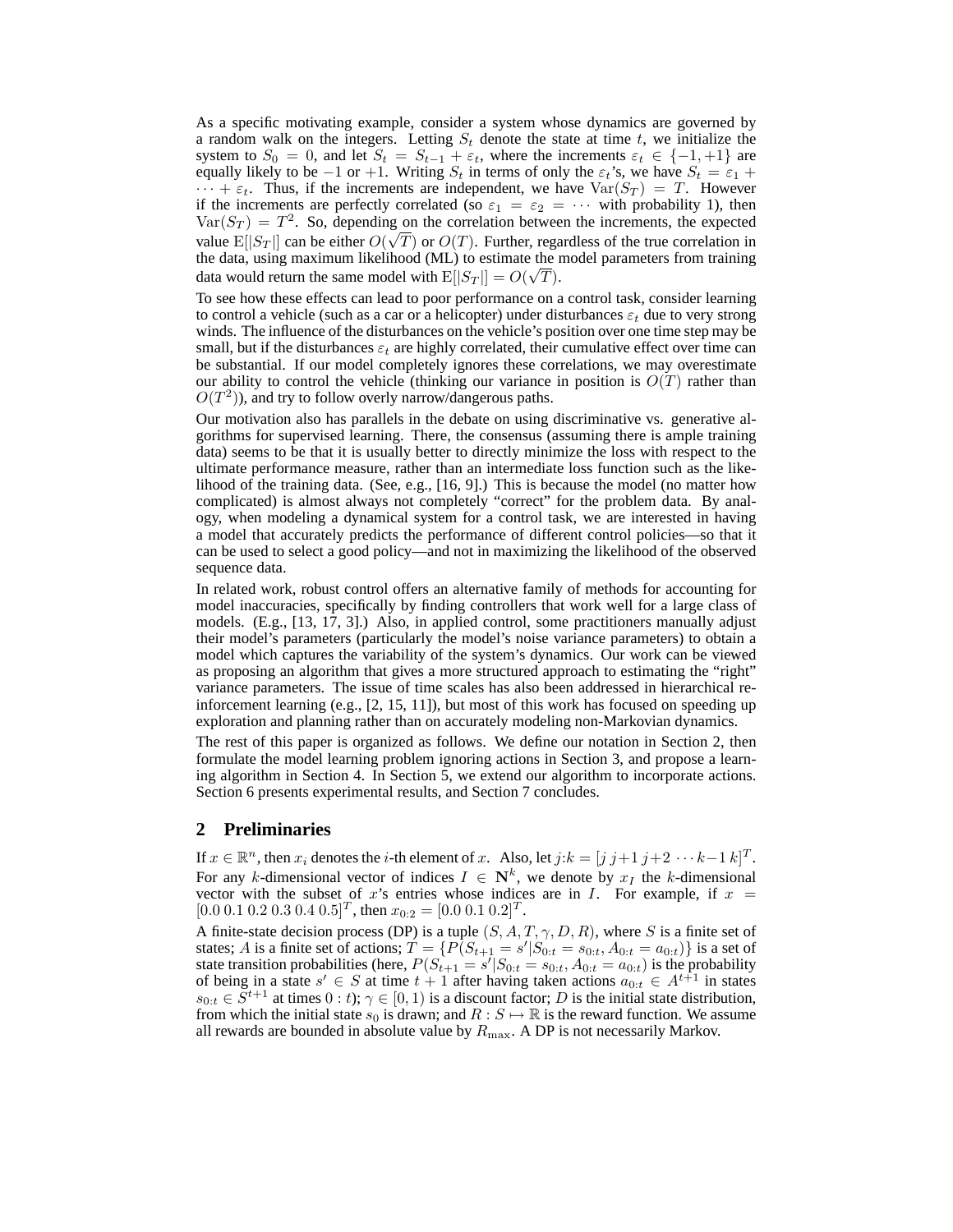A policy  $\pi$  is a mapping from states to probability distributions over actions. Let  $V^{\pi}(s)$  =  $E[\sum_{t=0}^{\infty} \gamma^t R(s_t) | \pi, s_0 = s]$  be the usual value function for  $\pi$ . Then the utility of  $\pi$  is

 $U(\pi) = \mathbb{E}_{s_0 \sim D}[V^{\pi}(s_0)] = \mathbb{E}[\sum_{t=0}^{\infty} \gamma^t R(s_t) | \pi] = \sum_{t=0}^{\infty} \gamma^t \sum_{s_t} P(S_t = s_t | \pi) R(s_t).$ The second expectation above is with respect to the random state sequence  $s_0, s_1, \ldots$  drawn by starting from  $s_0 \sim D$ , picking actions according to  $\pi$  and transitioning according to P. Throughout this paper,  $P_{\hat{\theta}}$  will denote some estimate of the transition probabilities. We denote by  $\hat{U}(\pi)$  the utility of the policy  $\pi$  in an MDP whose first-order transition probabilities are given by  $P_{\hat{\theta}}$  (and similarly  $\hat{V}^{\pi}$  the value function in the same MDP). Thus, we have<sup>2</sup>

$$
\hat{U}(\pi) = \hat{\mathbf{E}}_{s_0 \sim D}[\hat{V}^{\pi}(s_0)] = \hat{\mathbf{E}}[\sum_{t=0}^{\infty} \gamma^t R(s_t)|\pi] = \sum_{t=0}^{\infty} \gamma^t \sum_{s_t} P_{\hat{\theta}}(S_t = s_t|\pi) R(s_t).
$$

Note that if  $|U(\pi) - \hat{U}(\pi)| \leq \varepsilon$  for all  $\pi$ , then finding the optimal policy in the estimated MDP that uses parameters  $P_{\hat{\theta}}$  (using value iteration or any other algorithm) will give a policy whose utility is within  $2\varepsilon$  of the optimal utility. [6]

For stochastic processes without decisions/actions, we will use the same notation but drop the conditioning on  $\pi$ . Often we will also abbreviate  $P(S_t = s_t)$  by  $P(s_t)$ .

#### **3 Problem Formulation**

To simplify our exposition, we will begin by considering stochastic processes that do not have decisions/actions. Section 5 will discuss how actions can be incorporated into the model.

We first consider how well  $\hat{V}(s_0)$  approximates  $V(s_0)$ . We have

$$
|\hat{V}(s_0) - V(s_0)| = \left| \sum_{t=0}^{\infty} \gamma^t \sum_{s_t} P_{\hat{\theta}}(s_t | s_0) R(s_t) - \sum_{t=0}^{\infty} \gamma^t \sum_{s_t} P(s_t | s_0) R(s_t) \right|
$$
  

$$
\leq R_{\max} \sum_{t=0}^{\infty} \gamma^t \sum_{s_t} |P_{\hat{\theta}}(s_t | s_0) - P(s_t | s_0)|.
$$
 (1)

So, to ensure that  $\hat{V}(s_0)$  is an accurate estimate of  $V(s_0)$ , we would like the parameters  $\hat{\theta}$  of the model to minimize the right hand side of (1). The term  $\sum_{s_t} |P_{\hat{\theta}}(s_t|s_0) - P(s_t|s_0)|$  is exactly (twice) the variational distance between the two conditional distributions  $P_{\hat{\theta}}(\cdot|s_0)$ and  $P(\cdot|s_0)$ . Unfortunately P is not known when learning from data. We only get to observe state sequences sampled according to  $P$ . This makes Eqn. (1) a difficult criterion to optimize. However, it is well known that the variational distance is upper bounded by a function of the KL-divergence. (See, e.g., [1].) The KL-divergence between P and  $P_{\hat{\theta}}$ can be estimated (up to a constant) as the log-likelihood of a sample. So, given a training sequence  $s_{0:T}$  sampled from P, we propose to estimate the transition probabilities  $P_{\hat{\theta}}$  by

$$
\hat{\theta} = \arg \max_{\theta} \sum_{t=0}^{T-1} \sum_{k=1}^{T-t} \gamma^k \log P_{\theta}(s_{t+k}|s_t). \tag{2}
$$

Note the difference between this and the standard maximum likelihood (ML) estimate. Since we are using a model that is parameterized as a first-order Markov model, the probability of the data under the model is given by  $P_{\theta}(s_0, \ldots, s_T)$  =  $P_{\theta}(s_T | s_{T-1}) P_{\theta}(s_{T-1} | s_{T-2}) \dots P_{\theta}(s_1 | s_0) D(s_0)$  (where D is the initial state distribution). By definition, maximum likelihood (ML) chooses the parameters  $\theta$  that maximize the probability of the observed data. Taking logs of the probability above, (and ignoring  $D(s_0)$ , which is usually parameterized separately), we find that the ML estimate is given by

$$
\hat{\theta} = \arg \max_{\theta} \sum_{t=0}^{T-1} \log P_{\theta}(s_{t+1}|s_t). \tag{3}
$$

<sup>&</sup>lt;sup>2</sup>Since  $P_{\hat{\theta}}$  is a first-order model, it explicitly parameterizes only  $P_{\hat{\theta}}(S_{t+1} = s_{t+1}|S_t = s_t, A_t =$  $a_t$ ). We use  $P_\theta(S_t = s_t|\pi)$  to denote the probability that  $S_t = s_t$  in an MDP with one-step transition probabilities  $P_{\hat{\theta}}(S_{t+1} = s_{t+1} | S_t = s_t, A_t = a_t)$  and initial state distribution D when acting according to the policy  $\pi$ .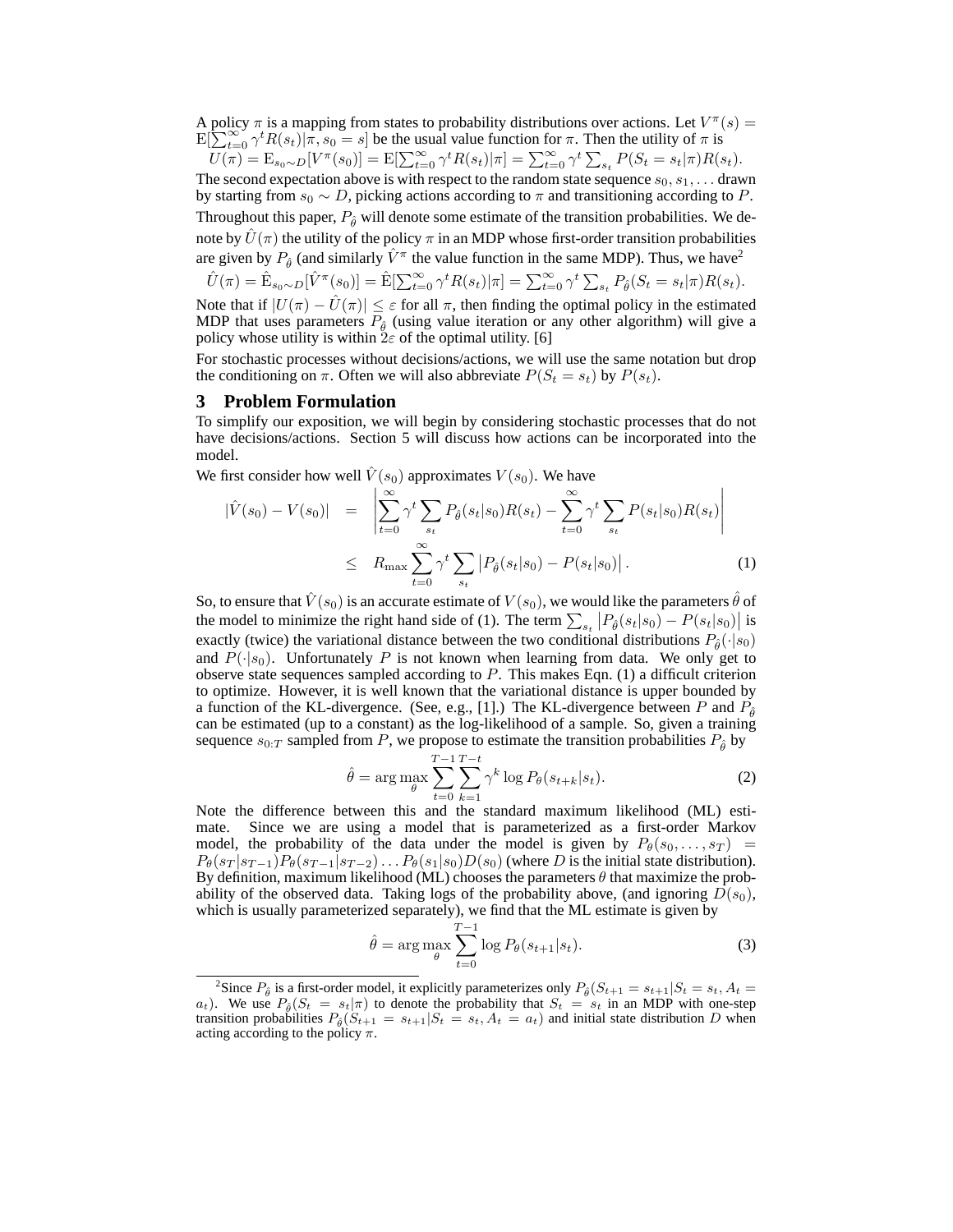

Figure 1: (a) A length four training sequence. (b) ML estimation for a first-order Markov model optimizes the likelihood of the second node given the first node in each of the length two subsequences. (c) Our objective (Eqn. 2) also includes the likelihood of the last node given the first node in each of these three longer subsequences of the data. (White nodes represent unobserved variables, shaded nodes represent observed variables.)

All the terms above are of the form  $P_{\theta}(s_{t+1}|s_t)$ . Thus, the ML estimator explicitly considers, and tries to model well, *only the observed one-step transitions*. In Figure 1 we use Bayesian network notation to illustrate the difference between the two objectives for a training sequence of length four. Figure 1(a) shows the training sequence, which can have arbitrary dependencies. Maximum likelihood (ML) estimation maximizes  $f_{ML}(\theta) = \log P_{\theta}(s_1|s_0) + \log P_{\theta}(s_2|s_1) + \log P_{\theta}(s_3|s_2)$ . Figure 1(b) illustrates the interactions modeled by ML. Ignoring  $\gamma$  for now, for this example our objective (Eqn. 2) is  $f_{ML}(\theta) + \log P_{\theta}(s_2|s_0) + \log P_{\theta}(s_3|s_1) + \log P_{\theta}(s_3|s_0)$ . Thus, it takes into account both the interactions in Figure 1(b) as well as the longer-range ones in Figure 1(c).

# **4 Algorithm**

We now present an EM algorithm for optimizing the objective in Eqn. (2) for a first-order Markov model. $3$  Our algorithm is derived using the method of [7]. (See the Appendix for details.) The algorithm iterates between the following two steps:

- *E-step: Compute expected counts*
	- $\forall i, j \in S$ , set stats(j, i) = 0
	- $\forall t : 0 \le t \le T 1, \forall k : 1 \le k \le T t, \forall l : 0 \le l \le k 1, \forall i, j \in S$ <br>stats(j, i) + = γ<sup>k</sup> P<sub>θ</sub>(S<sub>t+l+1</sub> = j, S<sub>t+l</sub> = i|S<sub>t</sub> = s<sub>t</sub>, S<sub>t+k</sub> = s<sub>t+k</sub>)
- *M-step: Re-estimate model parameters*

Update  $\hat{\theta}$  such that  $\forall i, j \in S$ ,  $P_{\hat{\theta}}(j|i) = \text{stats}(j,i) / \sum_{k \in S} \text{stats}(k,i)$ 

Prior to starting EM, the transition probabilities  $P_{\hat{\theta}}$  can be initialized with the first-order transition counts (i.e., the ML estimate of the parameters), possibly with smoothing.<sup>4</sup>

Let us now consider more carefully the computation done in the E-step for one specific pair of values for t and k (corresponding to one term  $\log P_{\theta}(s_{t+k}|s_t)$  in Eqn. 2). For  $k \geq 2$ , as in the forward-backward algorithm for HMMs (see, e.g., [12, 10]), the pairwise marginals can be computed by a forward propagation (computing the forward messages), a backward propagation (computing the backward messages), and then combining the forward and backward messages.<sup>5</sup> Forward and backward messages are computed recursively:

for 
$$
l = 1
$$
 to  $k - 1$ ,  $\forall i \in S$   $m_{\to t+1}(i) = \sum_{j \in S} m_{\to t+1-1}(j) P_{\hat{\theta}}(i|j)$ , (4)

for 
$$
l = k - 1
$$
 down to 1,  $\forall i \in S$   $m_{t+l \leftarrow}(i) = \sum_{j \in S} m_{t+l+1 \leftarrow}(j) P_{\hat{\theta}}(j|i)$ , (5)

<sup>&</sup>lt;sup>3</sup>Using higher order Markov models or more structured models (such as dynamic Bayesian networks [4, 10] or mixed memory Markov models [8, 14]) offer no special difficulties, though the notation becomes more involved and the inference (in the E-step) might become more expensive.

<sup>&</sup>lt;sup>4</sup>A parameter  $P_{\hat{\theta}}(j|i)$  initialized to zero will remain zero throughout successive iterations of EM. If this is undesirable, then smoothing could be used to eliminate zero initial values.

<sup>&</sup>lt;sup>5</sup>Note that the special case  $k = 1$  (and thus  $l = 0$ ) does not require inference. In this case we simply have  $P_{\hat{\theta}}(S_{t+1} = j, S_t = i | S_t = s_t, S_{t+1} = s_{t+1}) = \mathbf{1}\{i = s_t\}\mathbf{1}\{j = s_{t+1}\}.$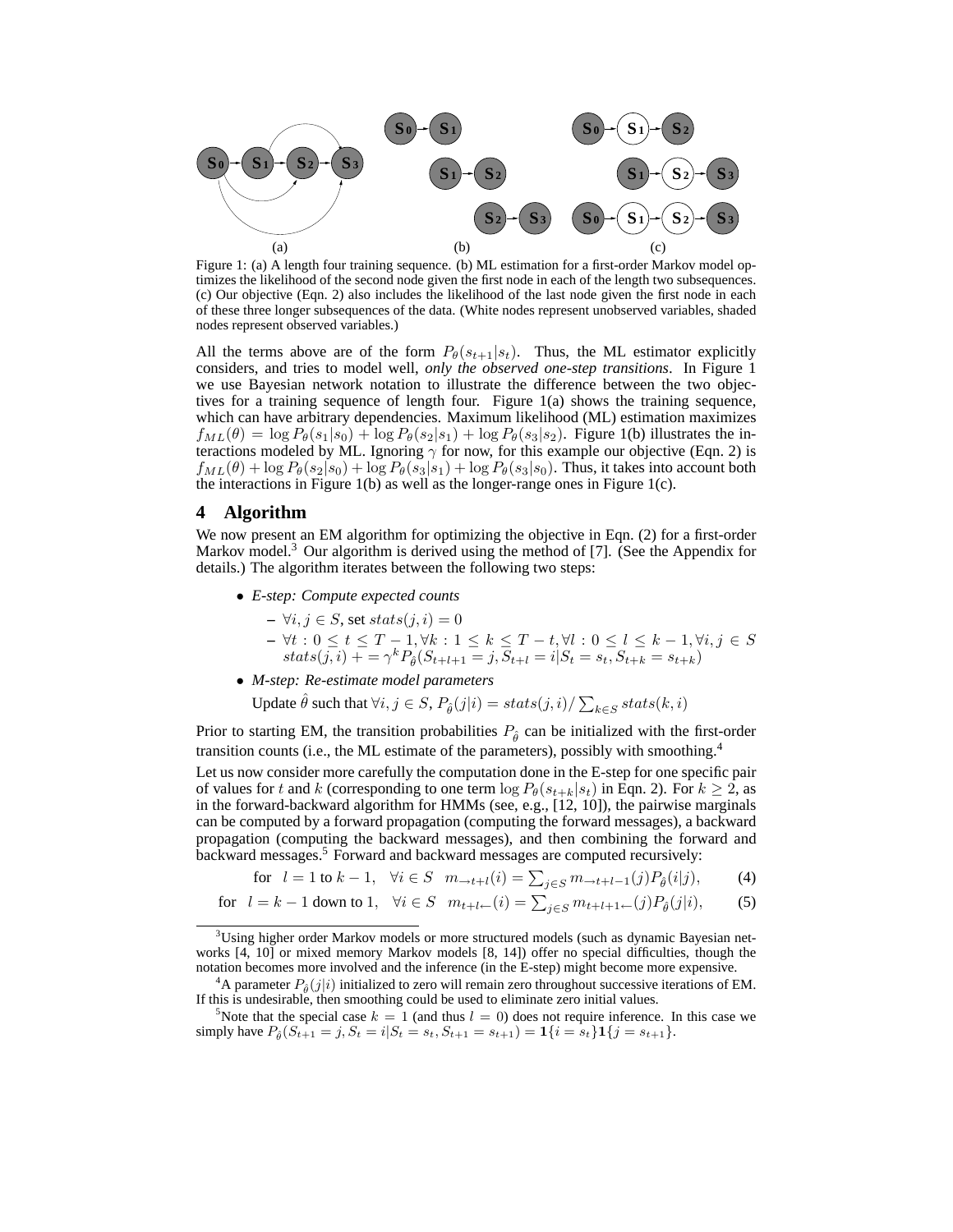where we initialize  $m_{\rightarrow t}(i) = \mathbf{1}\{i = s_t\}$ , and  $m_{t+k \leftarrow t}(i) = \mathbf{1}\{i = s_{t+k}\}$ . The pairwise marginals can be computed by combining the forward and backward messages:

$$
P_{\hat{\theta}}(S_{t+l+1} = j, S_{t+l} = i | S_t = s_t, S_{t+k} = s_{t+k}) = m_{\to t+l}(i) P_{\hat{\theta}}(j|i) m_{t+l+1} \tag{6}
$$

For the term  $\log P_{\theta}(s_{t+k}|s_t)$ , we end up performing  $2(k-1)$  message computations, and combining messages into pairwise marginals  $k - 1$  times. Doing this for all terms in the objective results in  $O(T^3)$  message computations and  $O(T^3)$  computations of pairwise marginals from these messages. In practice, the objective (2) can be approximated by considering only the terms in the summation with  $k \leq H$ , where H is some time horizon.<sup>6</sup> In this case, the computational complexity is reduced to  $O(TH^2)$ .

#### **4.1 Computational Savings**

The following observation leads to substantial savings in the number of message computations. The forward messages computed for the term  $\log P_{\theta}(s_{t+k}|s_t)$  depend only on the value of  $s_t$ . So the forward messages computed for the terms  $\{\log P_\theta(s_{t+k}|s_t)\}_{k=1}^H$  are the same as the forward messages computed just for the term  $\log P_{\theta}(s_{t+H}|s_t)$ . A similar observation holds for the backward messages. As a result, we need to compute only  $O(TH)$ messages (as opposed to  $O(TH^2)$  in the naive algorithm).

The following observation leads to further, (even more substantial) savings. Consider two terms in the objective  $\log P_{\theta}(s_{t_1+k}|s_{t_1})$  and  $\log P_{\theta}(s_{t_2+k}|s_{t_2})$ . If  $s_{t_1} = s_{t_2}$  and  $s_{t_1+k} =$  $s_{t_2+k}$ , then both terms will have exactly the same pairwise marginals and contribution to the expected counts. So expected counts have to be computed only once for every triple  $i, j, k$  for which  $(S_t = i, S_{t+k} = j)$  occurs in the training data. As a consequence, the running time for each iteration (once we have made an initial pass over the data to count the number of occurrences of the triples) is only  $O(|S|^2H^2)$ , which is independent of the size of the training data.

## **5 Incorporating actions**

In decision processes, actions influence the state transition probabilities. To generate training data, suppose we choose an exploration policy and take actions in the DP using this policy. Given the resulting training data, and generalizing Eqn. (2) to incorporate actions, our estimator now becomes

$$
\hat{\theta} = \arg \max_{\theta} \sum_{t=0}^{T-1} \sum_{k=1}^{T-t} \gamma^k \log P_{\theta}(s_{t+k}|s_t, a_{t:t+k-1}). \tag{7}
$$

The EM algorithm is straightforwardly extended to this setting, by conditioning on the actions during the E-step, and updating state-action transition probabilities  $P_{\theta}(j|i, a)$  in the M-step.

As before, forward messages need to be computed only once for each value of t, and backward messages only once for each value of  $t + k$ . However achieving the more substantial savings, as described in the second paragraph of Section 4.1, is now more difficult. In particular, now the contribution of a triple i, j, k (one for which  $(S_t = i, S_{t+k} = j)$  occurs in the training data) depends on the action sequence  $a_{t:t+k-1}$ . The number of possible sequences of actions  $a_{t:t+k-1}$  grows exponentially with k.

If, however, we use a deterministic exploration policy to generate the training data (more specifically, one in which the action taken is a deterministic function of the current state), then we can again obtain these computational advantages: Counts of the number of occurrences of the triples described previously are now again a sufficient statistic. However, a single deterministic exploration policy, by definition, cannot explore all state-action pairs. Thus, we will instead use a combination of several deterministic exploration policies, which jointly can explore all state-action pairs. In this case, the running time for the E-step becomes  $O(|S|^2H^2|\Pi|)$ , where  $|\Pi|$  is the number of different deterministic exploration policies used. (See Section 6.2 for an example.)

<sup>&</sup>lt;sup>6</sup>Because of the discount term  $\gamma^k$  in the objective (2), one can safely truncate the summation over k after about  $O(1/(1 - \gamma))$  terms without incurring too much error.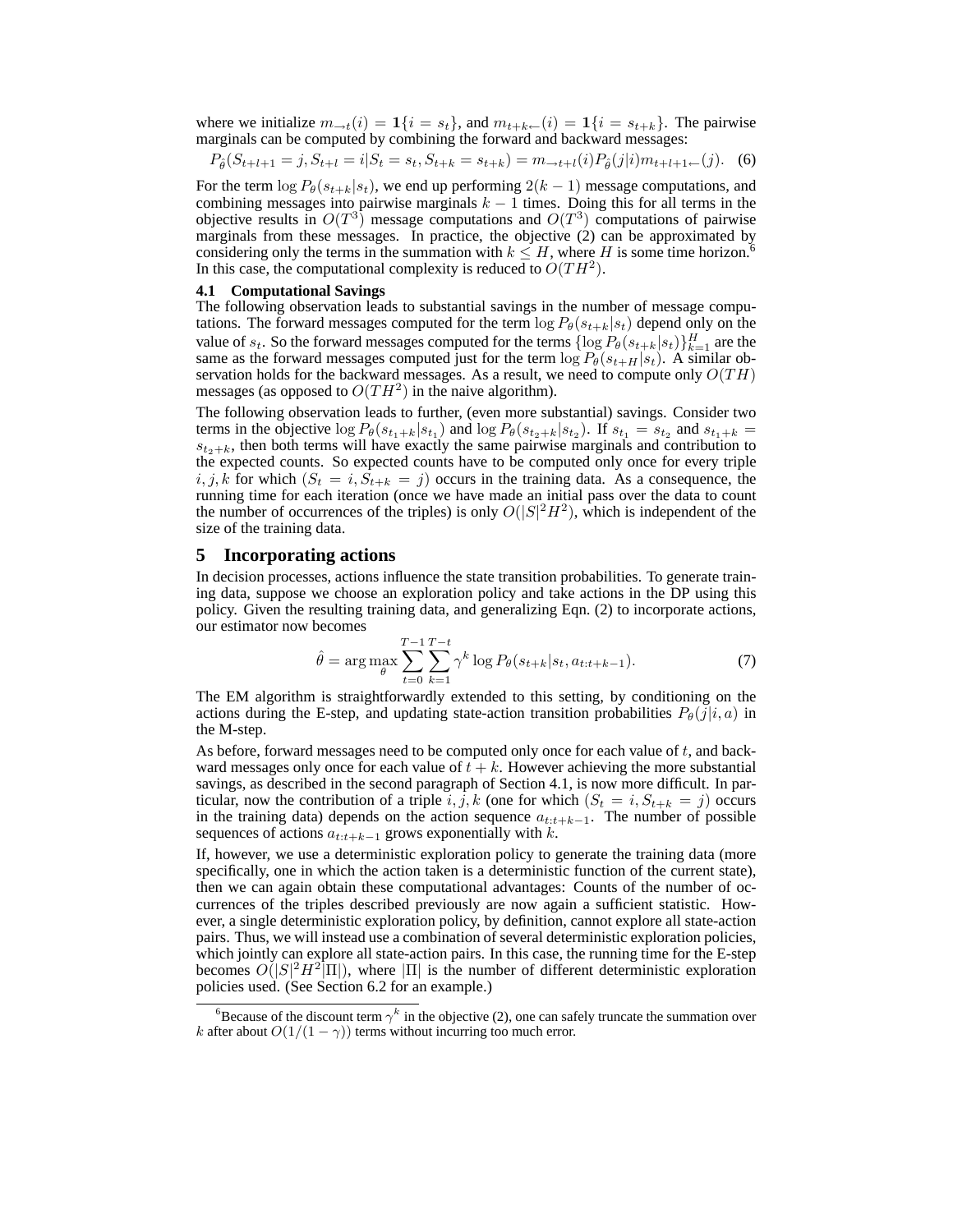

tained from the MDP estimated using ML (dash-dot line), and utilities of policies obtained from the MDP estimated using our objective (solid line). Results shown are means over 5 independent trials, and the error bars show one standard error for the mean. The horizontal axis (correlation level for noise) corresponds to the parameter q in the experiment description. (c) Queue experiment, showing utilities obtained using ML (dash-dot line), and using our algorithm (solid line). Results shown are means over 5 independent trials, and the error bars show one standard error for the mean. The horizontal axis (correlation level between arrivals) corresponds to the parameter b in the experiment description. (Shown in color, where available.)

## **6 Experiments**

In this section, we empirically study the performance of model fitting using our proposed algorithm, and compare it to the performance of ordinary ML estimation.

#### **6.1 Shortest vs. safest path**

Consider an agent acting for 100 time steps in the grid-world in Figure 2(a). The initial state is marked by S, and the absorbing goal state by G. The reward is -500 for the gray squares, and -1 elsewhere. This DP has four actions that (try to) move in each of the four compass directions, and succeed with probability  $1 - p$ . If an action is not successful, then the agent's position transitions to one of the neighboring squares. Similar to our example in Section 1, the random transitions (resulting from unsuccessful actions) may be correlated over time. In this problem, if there is no noise  $(p = 0)$ , the optimal policy is to follow one of the shortest paths to the goal that do not pass through gray squares, such as path A. For higher noise levels, the optimal policy is to stay as far away as possible from the gray squares, and try to follow a longer path such as  $B$  to the goal.<sup>7</sup> At intermediate noise levels, the optimal policy is strongly dependent on how correlated the noise is between successive time steps. The larger the correlation, the more dangerous path  $A$  becomes (for reasons similar to the random walk example in Section 1). In our experiments, we compare the behavior of our algorithm and ML estimation with different levels of noise correlation.<sup>8</sup>

Figure 2(b) shows the utilities obtained by the two different models, under different degrees of correlation in the noise. The two algorithms perform comparably when the correlation is weak, but our method outperforms ML when there is strong correlation. Empirically, when the noise correlation is high, our algorithm seems to be fitting a first-order model with a larger "effective" noise level. When the resulting estimated MDP is solved, this gives more cautious policies, such as ones more inclined to choose path  $B$  over  $A$ . In contrast, the ML estimate performs poorly in this problem because it tends to underestimate how far sideways the agent tends to move due to the noise (cf. the example in Section 1).

<sup>&</sup>lt;sup>7</sup> For very high noise levels (e.g.  $p = 0.99$ ) the optimal policy is qualitatively different again.

 ${}^{8}$ Experimental details: The noise is governed by an (unobserved) Markov chain with four states corresponding to the four compass directions. If an action at time  $t$  is not successful, the agent moves in the direction corresponding to the state of this Markov chain. On each step, the Markov chain stays in the current state with probability q, and transitions with probability  $1 - q$  uniformly to any of the four states. Our experiments are carried out varying  $q$  from 0 (low noise correlation) to 0.9 (strong noise correlation). A 200,000 length state-action sequence for the grid-world, generated using a random exploration policy, was used for model fitting, and a constant noise level  $p = 0.3$  was used in the experiments. Given a learned MDP model, value iteration was used to find the optimal policy for it. To reduce computation, we only included the terms of the objective (Eqn. 7) for which  $k = 10$ .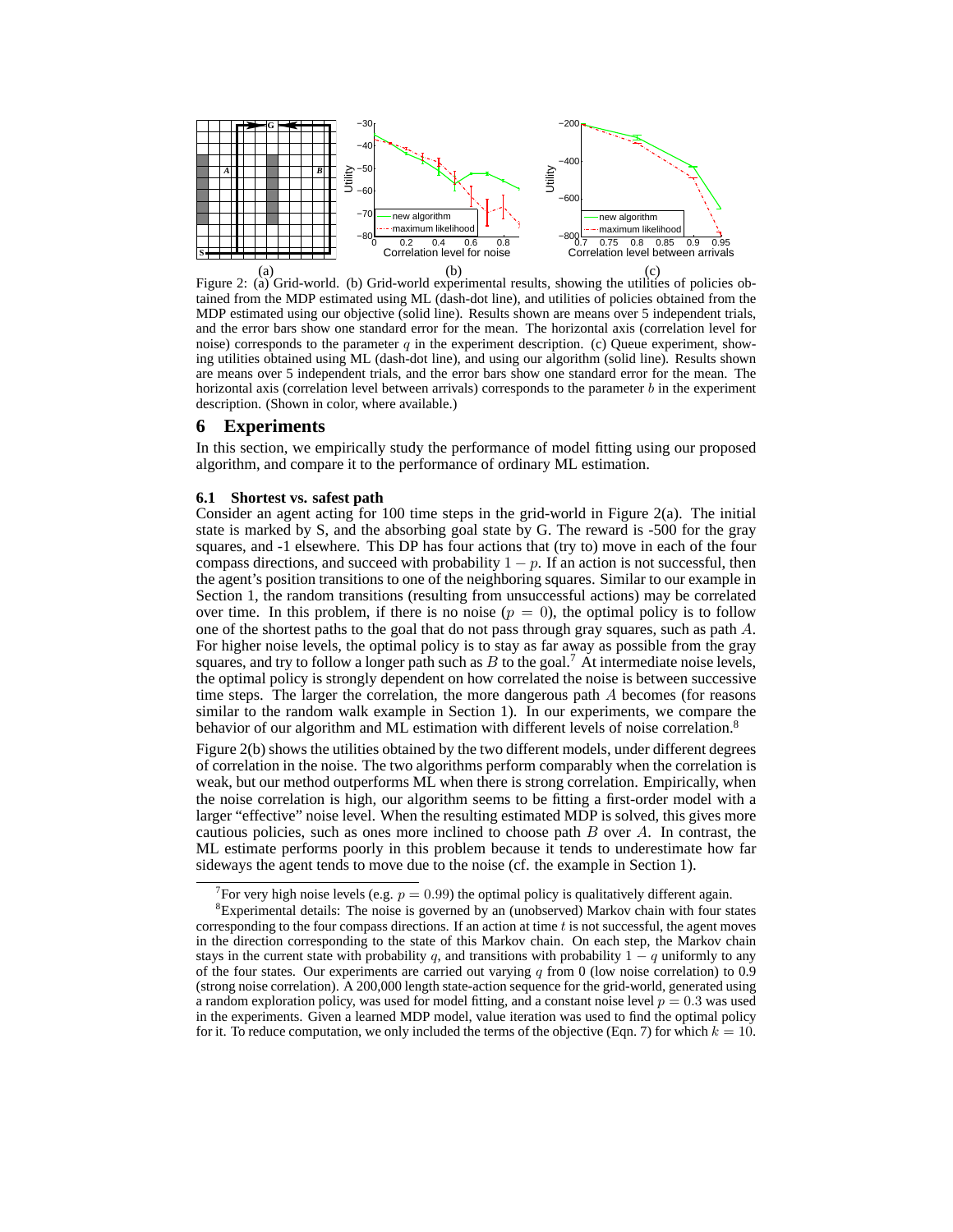#### **6.2 Queue**

We consider a service queue in which the average arrival rate is p. Thus,  $p =$  $P$ (a customer arrives in one time step). Also, for each action i, let  $q_i$  denote the service rate under that action (thus,  $q_i = P(a$  customer is served in one time step action = i)). In our problem, there are three service rates  $q_0 < q_1 < q_2$  with respective rewards  $0, -1, -10$ . The maximum queue size is 20, and the reward for any state of the queue is 0, except when the queue becomes full, which results in a reward of -1000. The service rates are  $q_0 = 0$ ,  $q_1 = p$  and  $q_2 = 0.75$ . So the inexpensive service rate  $q_1$  is sufficient to keep up with arrivals on average. However, even though the average arrival rate is  $p$ , the arrivals come in "bursts," and even the high service rate  $q_2$  is insufficient to keep the queue small during the bursts of many consecutive arrivals.<sup>9</sup>

Experimental results on the queue are shown in Figure  $2(c)$ . We plot the utilities obtained using each of the two algorithms for high arrival correlations. (Both algorithms perform essentially identically at lower correlation levels.) We see that the policies obtained with our algorithm consistently outperform those obtained using maximum likelihood to fit the model parameters. As expected, the difference is more pronounced for higher correlation levels, i.e., when the true model is less well approximated by a first-order model.

For learning the model parameters, we used three deterministic exploration policies, each corresponding to always taking one of the three actions. Thus, we could use the more efficient version of the algorithm described in the second paragraph of Section 4.1 and at the end of Section 5. A single EM iteration for the experiments on the queue took 6 minutes for the original version of the algorithm, but took only 3 seconds for the more efficient version; this represents more than a 100-fold speedup.

## **7 Conclusions**

We proposed a method for learning a first-order Markov model that captures the system's dynamics on longer time scales than a single time step. In our experiments, this method was also shown to outperform the standard maximum likelihood model. In other experiments, we have also successfully applied these ideas to modeling the dynamics of an autonomous RC car. (Details will be presented in a forthcoming paper.)

## **References**

- [1] T. M. Cover and J. A. Thomas. *Elements of Information Theory*. Wiley, 1991.
- [2] T. G. Dietterich. Hierarchical reinforcement learning with the MAXQ value function decomposition. *JAIR*, 2000.
- [3] P. Gahinet, A. Nemirovski, A. Laub, and M. Chilali. *LMI Control Toolbox*. Natick, MA, 1995.
- [4] Z. Ghahramani. Learning dynamic Bayesian networks. In *Adaptive Processing of Sequences and Data Structures*, pages 168–197. Springer-Verlag, 1998.

 $9^9$ Experimental details: The true process has two different (hidden) modes for arrivals. The first mode has a very low arrival rate, and the second mode has a very high arrival rate. We denote the steady state distribution over the two modes by  $(\phi_1, \phi_2)$ . (I.e., the system spends a fraction  $\phi_1$ of the time in the low arrival rate mode, and a fraction  $\phi_2 = 1 - \phi_1$  of the time in high arrival rate mode.) Given the steady state distribution, the state transition matrix  $[a \ 1 - a; 1 - b \ b]$  has only one remaining degree of freedom, which (essentially) controls how often the system switches between the two modes. (Here,  $a$  [resp. b] is the probability, if we are in the slow [resp. fast] mode, of staying in the same mode the next time step.) More specifically, assuming  $\phi_1 > \phi_2$ , we have  $b \in [0,1], a = 1 - (1 - b)\phi_2/\phi_1$ . The larger b is, the more slowly the system switches between modes. Our experiments used  $\phi_1 = 0.8$ ,  $\phi_2 = 0.2$ ,  $P(\text{arrival}|\text{mode 1}) = 0.01$ ,  $P(\text{arrival}|\text{mode 2}) =$ 0.99. This means  $b = 0.2$  gives independent arrival modes for consecutive time steps. In our experiments,  $q_0 = 0$ , and  $q_1$  was equal to the average arrival rate  $p = \phi_1 P(\text{arrival} | \text{mode } 1)$  +  $\phi_2P(\text{arrival}|\text{mode 2})$ . Note that the highest service rate  $q_2(= 0.75)$  is lower than the fast mode's arrival rate. Training data was generated using 8000 simulations of 25 time steps each, in which the queue length is initialized randomly, and the same (randomly chosen) action is taken on all 25 time steps. To reduce computational requirements, we only included the terms of the objective (Eqn. 7) for which  $k = 20$ . We used a discount factor  $\gamma = .95$  and approximated utilities by truncating at a finite horizon of 100. Note that although we explain the queuing process by arrival/departure rates, the algorithm learns full transition matrices for each action, and not only the arrival/departure rates.